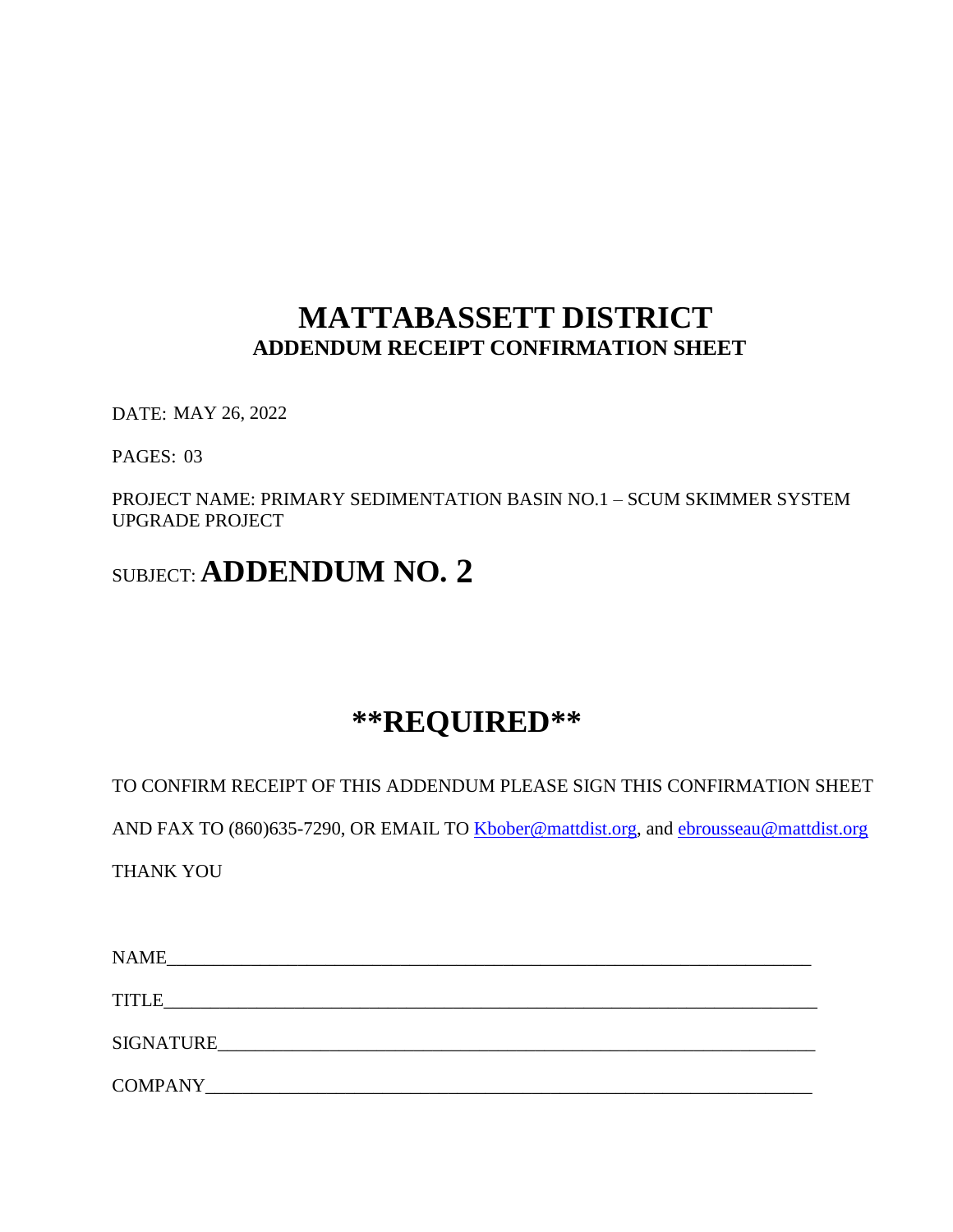#### **ADDENDUM NO. 2**

**TO**

## **BIDDING AND CONTRACT REQUIREMENTS AND SPECIFICATIONS**

#### **FOR THE**

# **THE MATTABASSETT DISTIRCT, CROMWELL, CONNECTICUT PRIMARY SEDIMENTATION BASIN NO.1 – SCUM SKIMMER SYSTEM UPGRADE PROJECT – BID# 2022-26**

#### **WP PROJECT NO. 20950B**

**5/27/2022 05/26/2022**



#### **PREPARED BY:**

#### **WRIGHT-PIERCE**

**169 MAIN STREET 700 PLAZA MIDDLESEX MIDDLETOWN, CT 06457 PHONE: 860.343.8297 | FAX: 860.343.9504**